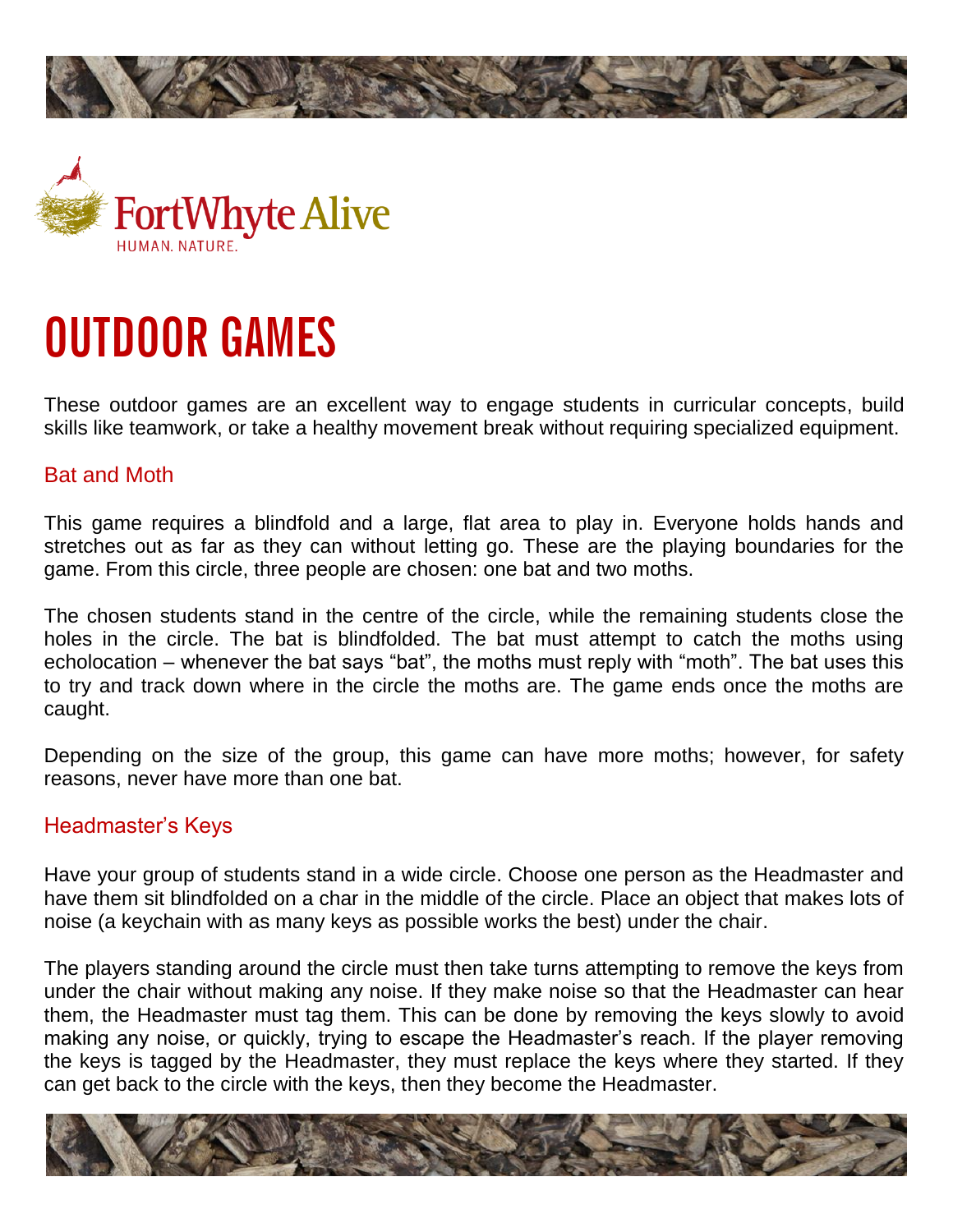

#### Chariots, Horses, and Knights

Call out one of three different words and the students must find a partner perform the action that has been called:

- *Chariots***:** One player lifts the leg of another player.
- *Horses:* One player goes on their hands and knees, while the other player stands over top of them, like they are riding a horse.
- *Knights:* One player goes on one knee, which the other player sits on their knee.

If there is someone who doesn't have a partner after the action has been called, then they are "out". If everyone has a partner, then the last two people to form a group are "out". The last two people left are declared the winners.

#### Ship to Shore

In this game, players must follow the actions of the game leader. There is no winner; the point of the game is to do the actions as quickly as possible. The game can be played outdoors, but works best in a larger room. Actions can be invented by the person starting the game, but some example actions are:

- **Port:** All players run to the left side of the room.
- *Starboard:* All players run to the right side of the room.
- *Bow:* All players run to the front of the room.
- *Stern:* All players run to the back of the room.
- *Captain's Coming:* All players stand at attention and salute. They can't stop saluting until the command "At Ease" is given (this means that players shouldn't react to any other actions until they hear "At Ease").
- **Three Men in a Boat:** Players get into groups of three and sit on the floor facing the same direction. They then pretend like they're rowing a boat while singing "Row Your Boat" as loud as they can.
- *Up Periscope:* Players lie on their backs and raise one leg (supposedly like a periscope).
- *Swab the Deck: Players pretend to mop the floor.*  $\bullet$
- *Hit the Deck: Players lie on their stomachs.*
- *Seagulls Overhead:* Players duck and cover their heads.
- *Pirate:* Players cover one eye with one hand, grab their ankle with their other hand, and hop around yelling "Arrrr!"

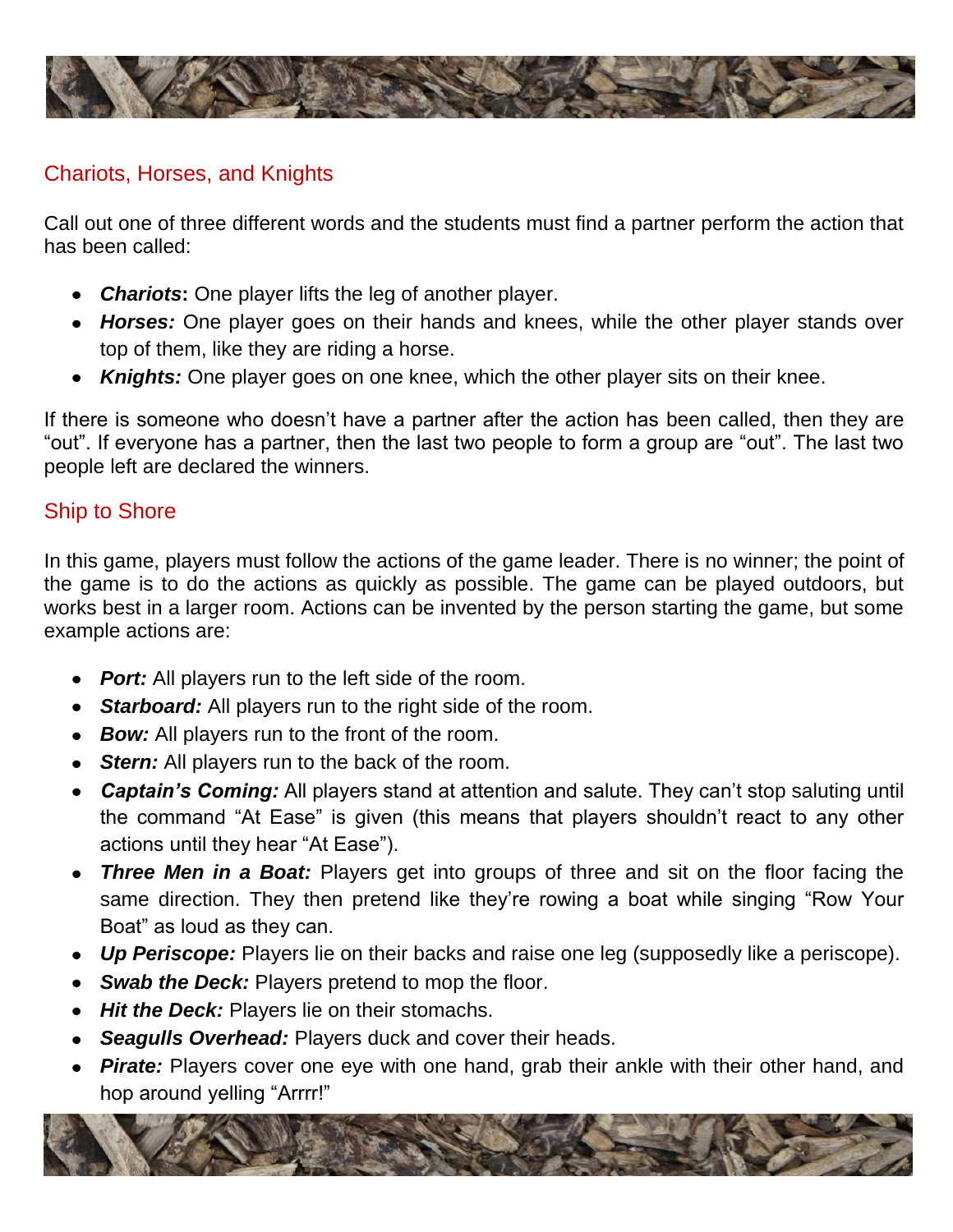

#### Ship to Shore cont'd

Changing port, starboard, stern, and now to the cardinal directions of North, South, East, and West adds a bit of direction finding. Add in Northwest, Northeast, Southwest, and Southeast as you go on. You can also add in anything that might be fun locally, like "teacher's coming", where players get quiet and pretend to read a book. The game leader can also decide to declare a winner (being the person who puts in the most effort).

# Chain Gang

This game is good for larger groups of 30-40 students. This game requires a large, bouncy ball (a dodgeball works best, as long as it is not gatorskin) and a large playing field. Obstacles can be either a fun addition, or a source of whining, depending on the age group you have.

Split the group into two even teams. Each team must then get into line, facing back to front (a player faces the back of the next person in line). The lines should be facing each other. Flip a coin to decide which team gets to score first. This get gets to kick the ball as hard as they can, in any direction they want. The only rule for kicking is that players cannot kick the ball into bodies of water, enclosed fences, or any other area that is inaccessible; however, the more difficult the terrain that the ball is kicked into, the better.

Once the ball has been kicked by the scoring team, the other team must chase the ball wherever it goes. When someone from the chasing team grabs the ball, everyone else from their team must make a line behind them. The team then has to pass the ball to the back of the line, one person at a time. The method of passing the ball must alternate between over the top of the players' heads, followed by between the players' legs, back over the top, etc. Once the ball gets to the person at the end of the line, the team must yell "CHAIN GANG!" as loud as they can and kick the ball. This team then becomes the scoring team, while the other team becomes the chasing team. *Note:* After the ball is kicked, the new scoring team must stay in their line exactly where they were when they were passing. This means that it may be extremely hard to run in a circle around the line, depending on the terrain – but this is all part of the strategy.

While the chasing team is chasing and passing the ball, the scoring team is scoring points. To do this, the person at the front of the line runs in a complete circle around the whole line of people. For every one lap around the circle, that team gets one point. The whole line should count these points out loud, yelling "ONE! TWO! THREE!" as they get points. As soon as this team hears the chasing team yell "CHAIN GANG!" they must immediately stop scoring and go running after the ball. The first team to reach 40 points is declared the winner. This point total can be modified depending on the size of your group, with larger groups needing fewer points to win.

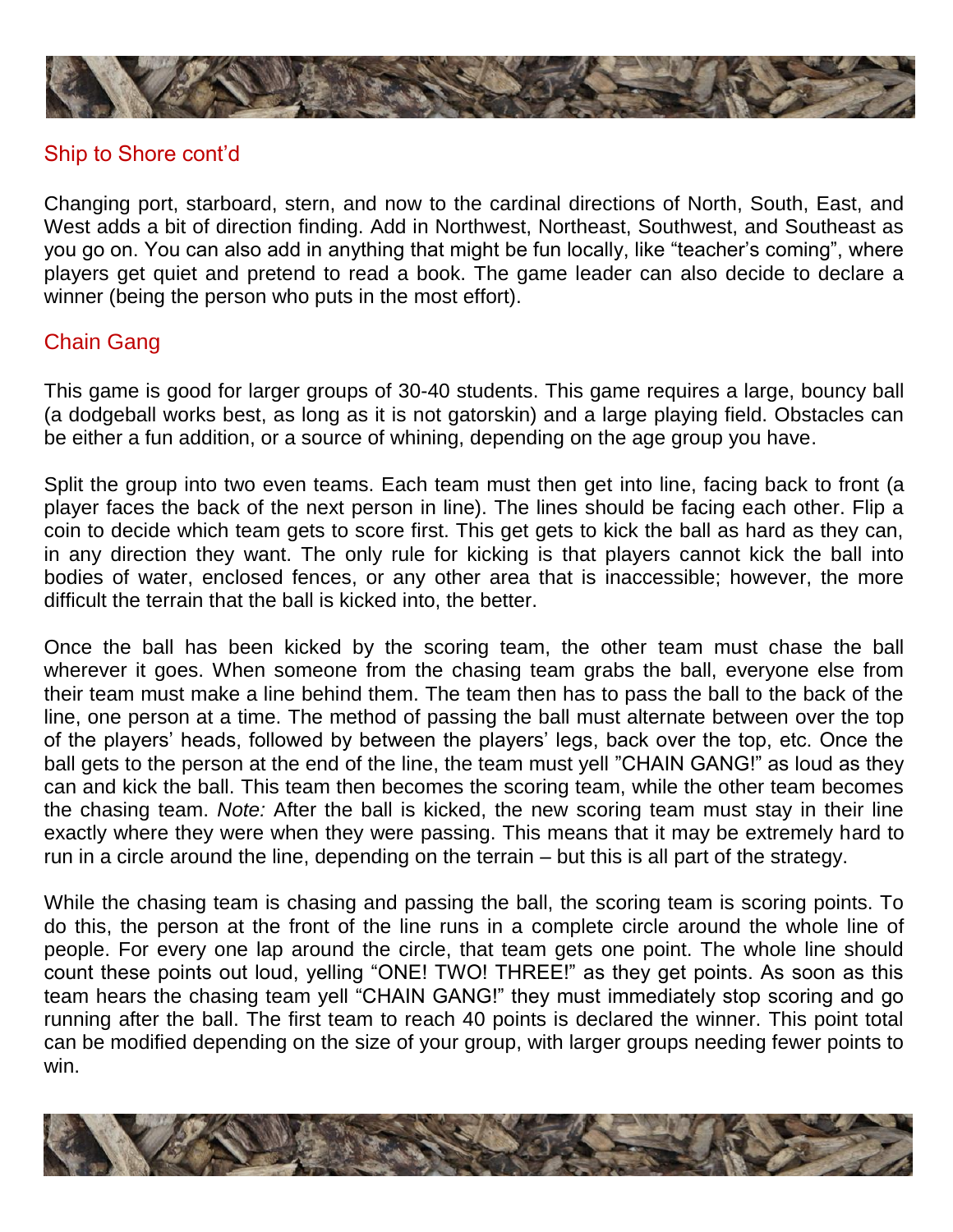

#### Awesome Applause

This game works best with students are at least 10 years old, but can be modified to work with younger kids. This game requires a large space with a lot of random objects in it (a large common room, multipurpose room, or gymnasium works well).

One player is chosen to leave the room for a moment. While they are gone, the rest of the players decide on three actions that they want the person to perform. Using the items in the room usually make the actions more entertaining. This could be putting on someone's hat, giving a certain person a hug, pretending to eat an invisible meal off of a plate, sitting down in the middle of the room, or anything else you can think of.

When the chosen person reenters the room, they must figure out what happened when they left the room. The other players cannot say anything to the person, but if the person is doing something right (such as moving in the right direction, holding the right object, etc.), the group will start clapping. The closer the person is to correctly doing the action, the harder the group claps. When the person completes an action, everyone cheers, and the person moves to the next action. When they have completed all three actions, a new person is chosen.

# Predator and Prey

To play this game, you'll need:

- Predator and Prey clips and different coloured poker chips or other coloured tokens;
- Food/water stations (hole punches or coloured pencils) hidden in a large outdoor area (preferably a forest or treed area);
- Food/water cards for each player.

In this game, players take the roles of herbivores, omnivores, or carnivores. The goal of the game is to survive. Omnivores can eat herbivores, carnivores can eat both omnivores and herbivores, and herbivores can't eat anyone. Players are randomly given an animal type, along with "life tags" (the poker chips). Herbivores get 12 chips, omnivores get 6 chips, and carnivores get 4 chips. The players sent out into forest in intervals; herbivores first, omnivores 5 minutes after, and carnivores 5 minutes after that.

All animals must find 6 food/water stations hidden throughout the area, and mark their cards to prove that they were there. In addition, omnivores need 3 prey tags and carnivores need 6 prey tags. To get prey tags, they must "eat" other animal by tagging them. When an animal is eaten by another, they must give up one of their life tags (which becomes a prey tag for the animal that has taken it). If an animal runs out of life tags, they have to go back to the start and get a

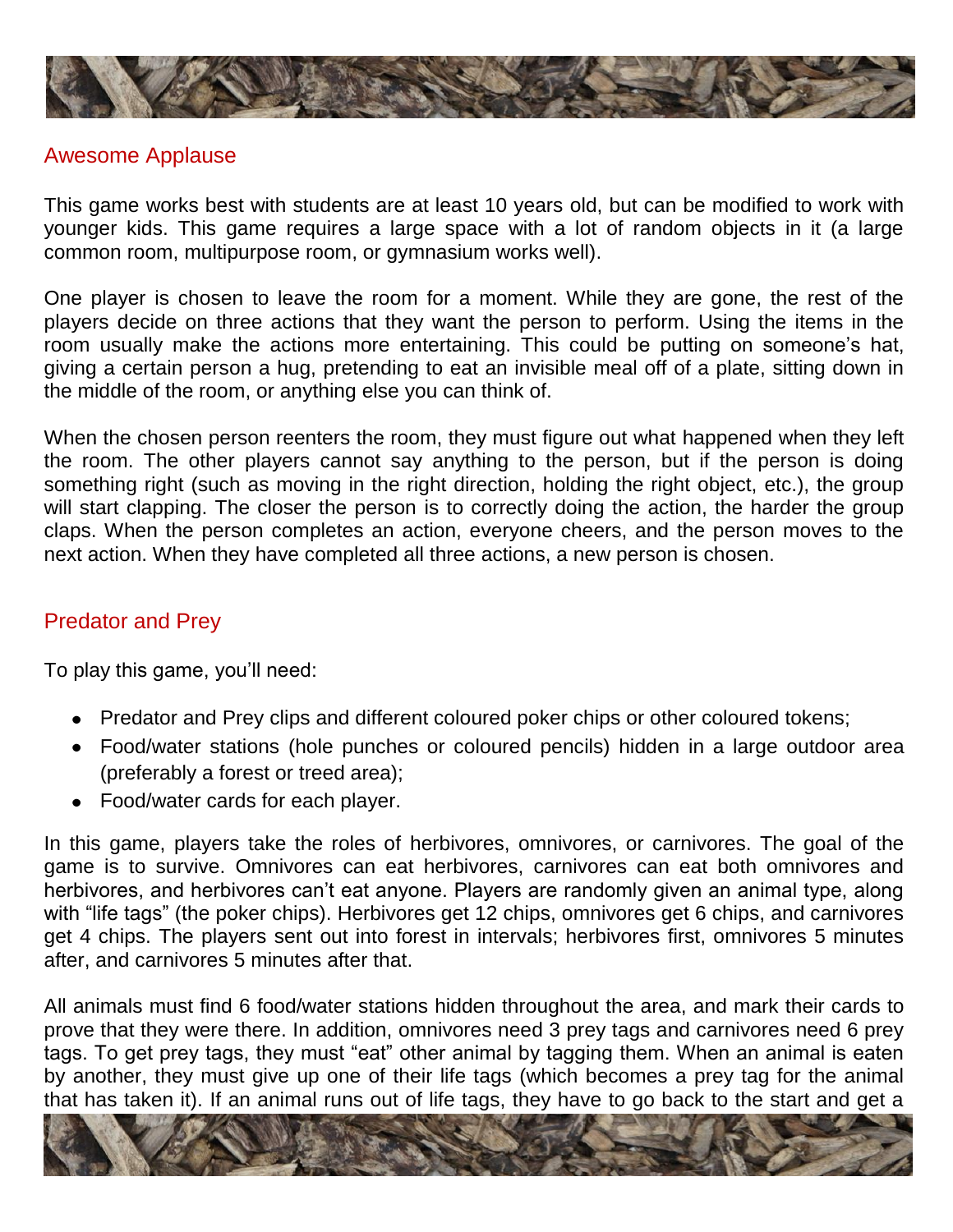

new ring of life tags. If a player has all six food and water stamps, has caught enough animals based on what type of animal they are, and has at least one life tag at the end of the game, they have then survived.

It may sound like the carnivores have it easy, right? Not so fast! Halfway through the game, "environmental hazards" in the form of leaders/teachers/councellors are sent out. These hazards can tag anyone they can find, and take away a life tag. In the last 5-10 minutes of the game, the human is sent out. The human can kill anyone they see from any distance (humans have guns; however, the human can be good or bad. If they call someone over, they can either decide to take away a tag or give a tag to the animal. This is to represent that humans can either hurt or help animals, and to hopefully show the group that we need to be careful in our environment!

# Muddy the Water

This game is similar to Capture the Flag, only messy! To play this game, you'll need:

- Two buckets
- Bandannas (or some other way to distinguish the teams)

Before starting the game, define clear boundaries that the players cannot go beyond, and a halfway line. To muddy the other team's water, players must find mud, debris, or anything else they can find on the ground on their own side. They then must run to the other team's bucket and dump these items in it. The object of the game is to get the other team's water as muddy as possible.

Anyone who is on their own side is safe and cannot be tagged. Once a player has crossed the centre line, they can be tagged. If they are tagged on the other team's side, they must drop whatever they are carrying to muddy the other team's water and walk back to their own side.

Play continues for a set amount of time and at the end of the game, each bucket is judged for how muddy the water is.

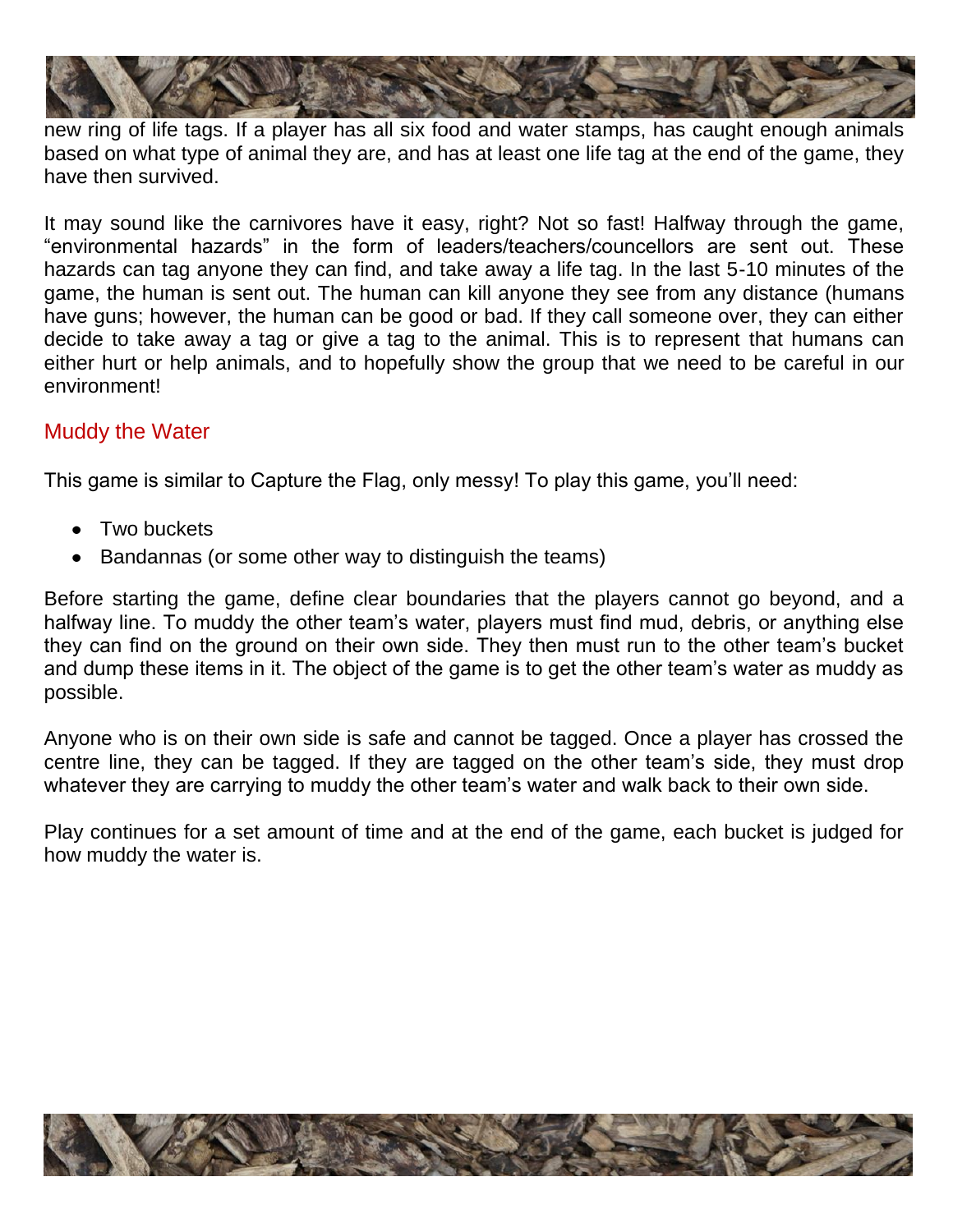

Capture the Flag

To play this game, you'll need:

- Two flags (tea towels work as well)
- Face paint/bandannas (or some other way to distinguish the teams)

Before starting the game, define clear boundaries that players cannot go beyond, a halfway line, and jails for each side. At the beginning of the game, each team goes to their base and decides where to hide their flag. It must be at least 50 per cent visible (i.e. no burying it) and cannot be tied to anything.

Anyone who is on their own side is safe and cannot be tagged. Once a player has crossed the centre line, they can be tagged. If they are tagged on the other team's side, they are escorted to jail by the person who tagged them. To escape from jail, someone from their own team must tag one person in the jail and everyone in jail can walk free, back to their own side. If the supervising teacher/leader calls "jailbreak", everyone in both jails is set free.

To win the game, someone must grab the opposite team's flag and run back to their own side without being tagged. If they are tagged while carrying the flag, they must leave the flag on the ground where they were tagged and go to jail. The flag cannot be moved from its new location (i.e. it cannot be re-hidden). Someone who is on their free walk back from jail cannot pick up the flag; they must first cross to their own side.

#### *Alternate Tagging Rules*

Capture the Flag can also be played with alternate tagging rules. Each player is give a piece of fabric, bandanna, etc. that is their team's colour, rather than wearing bandannas or face paint. Each player has the piece of fabric tucked into the waistband of their pants. They are not allowed to tie their fabric to anything on them. In this type of game, they halfway line is eliminated and any player can "capture" an opposing player by stealing their fabric, sending the opposing player to jail. Once in jail, the player receives their piece of fabric back and is only allowed to keep playing once they are freed from jail. This version of tagging rules makes the game much more physical and would not be appropriate for all age groups.

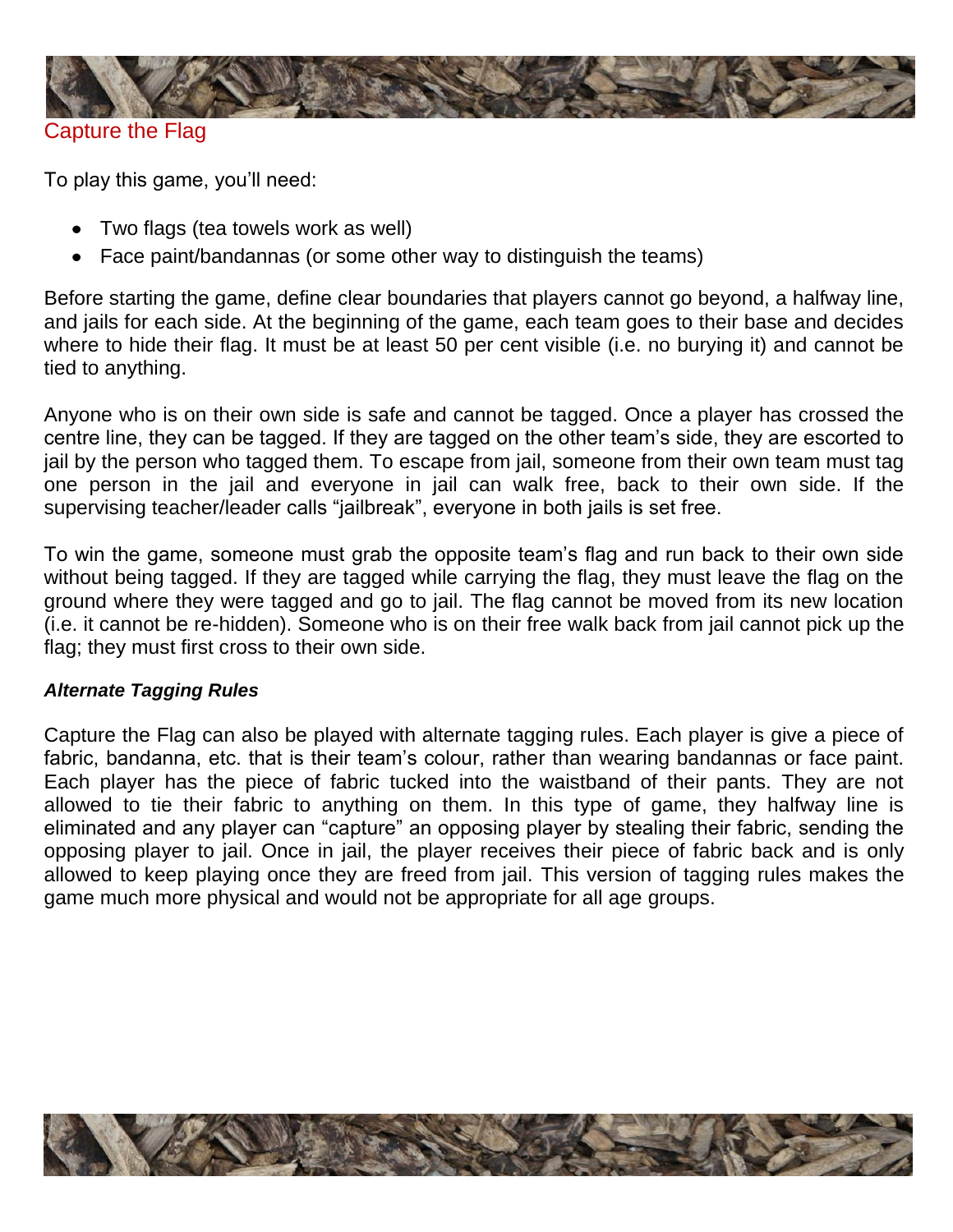

#### **Sticks**

To play this game, you will need:

- 12 "sticks" (2x4's or something that is very distinctive)
- Bandannas (or some other way to distinguish the teams)

Sticks is very similar to Capture the Flag; the only difference is that instead of one hidden flag, there are 6 sticks per side. The goal of the game is to capture all of the other team's sticks. Each time must place 6 sticks in visible and accessible areas on their side. Sticks must be accessible from all sides. The first team to collect all of the sticks is the winner.

It can be played with either a free walk back for people who grab sticks or similar to Capture the Flag, where they have to make it back to their side without being tagged. If they are tagged, they give the stick to the person who tagged them and the tagger takes it back to the area it was taken from. Alternatively, a "safe zone" can be incorporated around each stick area. The safe zone is an area that the defending team cannot enter and once the attacking players have entered this area, they cannot be tagged. Once they leave the safe zone, they can be tagged until they reach their own side. The safe zone can be as big as desired, from hula-hoop size to three metres across.

# Royal Roll

To play this game, you'll need:

- Two rolls of toilet paper
- Bandannas (or some other way of distinguishing the teams)

This game is the same as Sticks, except that instead of capturing sticks, each team is trying to capture the other team's toilet paper rolls. This can be prefaced with a silly story; for example, that there are two kingdoms, but only enough toilet paper for one, leading to the "Toilet Paper Wars".

# Three-Way Sports

Take any regular pass/run/shoot/score game (i.e. soccer) and play with three goals, three teams, etc. Strategy changes quite a bit.

For an added twist, create more goals than teams (i.e. five goals, three teams, any team can score on any goal). Younger kids will especially enjoy increased scoring opportunities, while older kids will have to think strategy.

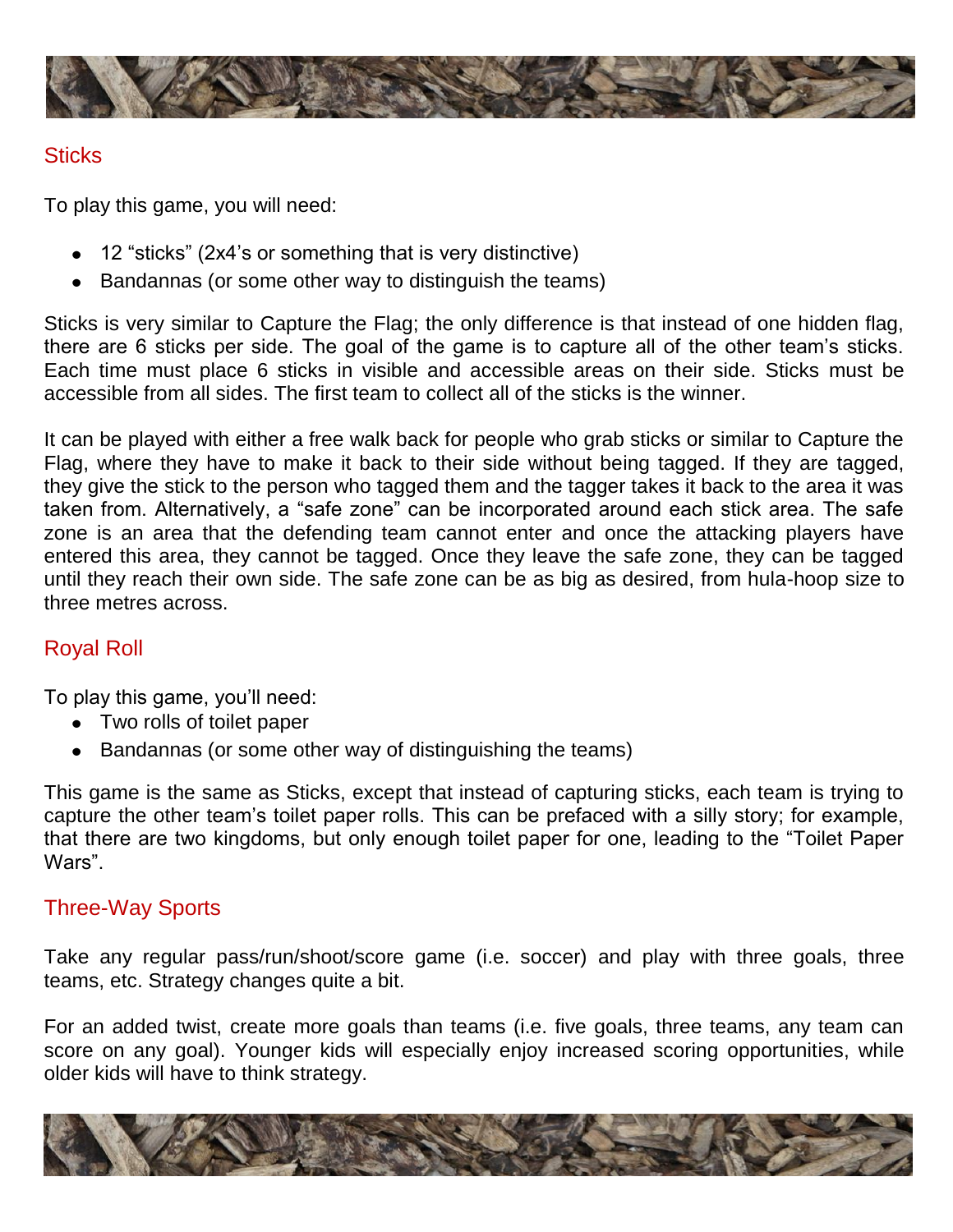

#### Crokinole in the Snow

To play this game, you'll need:

- A large circular playing area;
- 4 cones:
- A hula-hoop; and
- Several playground balls.

Before the game starts, establish the playing field with the group. Place the hula-hoop in the centre and put four cones around the edges of the hoops.

Have players stand in their teams on opposite sides of the playing area. Each round, every player has the chance to roll/throw a ball. A ball in the hula hoop at the end of the round counts as one point. As soon as the opposing team's balls are in play, every ball thrown must touch an opposing team's ball before it comes to rest.

# TRACKING GAMES

To play these games, you will need:

- A box of popsicle sticks
- A few red wooden sticks

# Twisty Trails

Divide students into four to six evenly-sized groups. Each group gets 15 popsicle sticks and one red stick. Each group must make a winding trail through the forest, trying not change things or leave footprints. A popsicle stick must be dropped every metre. The red stick is dropped last and can be somewhat hidden.

Once the trails are set, each team tries to follow the other team's trails until they reach the red sticks. Once completed, have each team make new trails and drop seven sticks with a two metre distance between. If your group becomes good trackers, (looking for things like broken branches, depressions in the grass, etc.), they may get to the point where a 15-metre trail only has two or three markers along it.